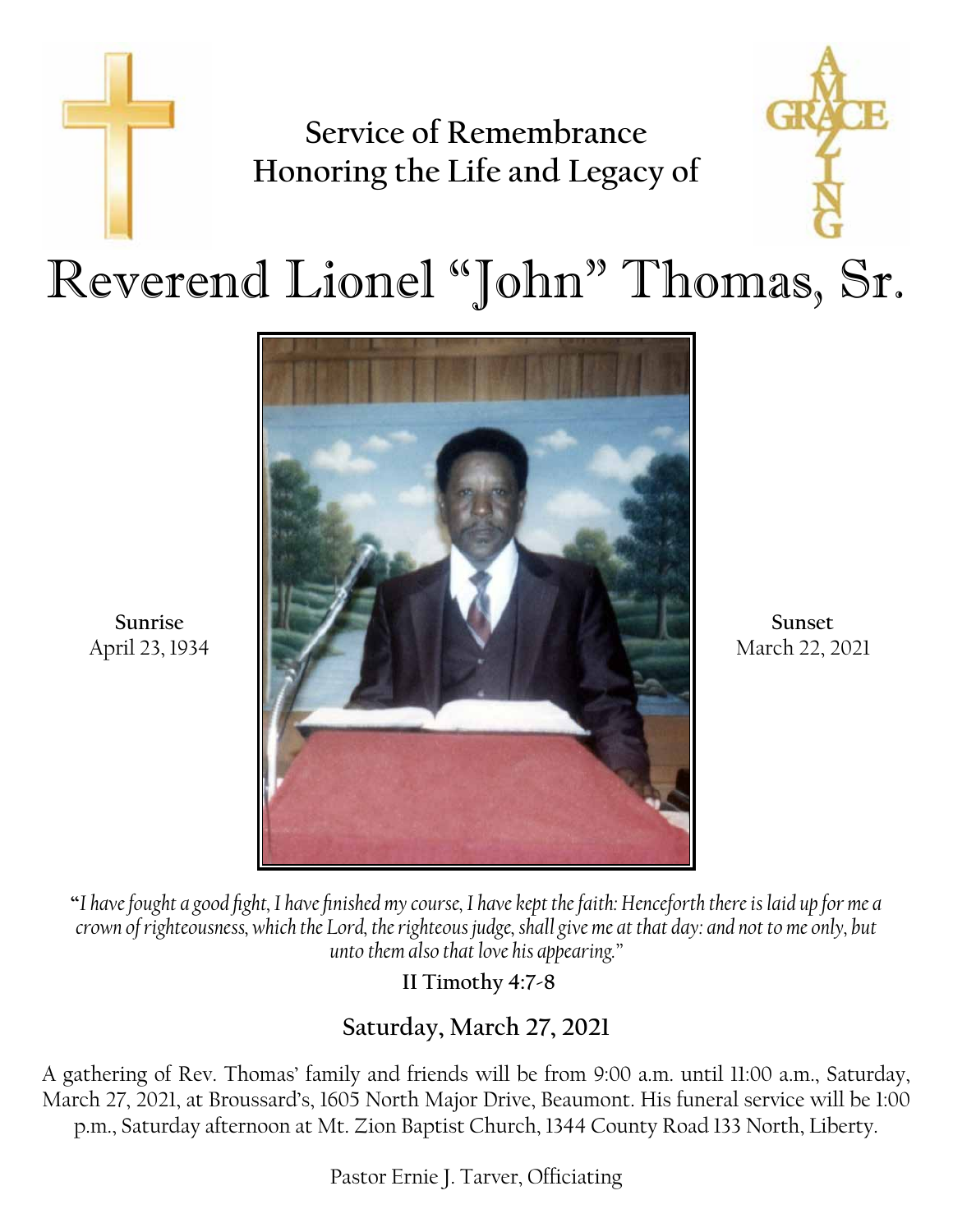This shouldn't take you by surprise I told you I was going to Paradise; I said it wouldn't be very long You would look for me and I'd be gone. I fought a real good fight; between me and God, it's alright. I don't want you to be sad rejoice and be exceedingly glad! I'm not suffering, I have no pain, I'm going where there's more to gain; I've finally made it to that Tree. My Friend was waiting with a leaf for me.

# The Life of Rev. Lionel "John" Thomas, Sr.

Rev. Lionel "John" Thomas, Sr., 86, of Stowell, died Monday, March 22, 2021, at The Arboretum, Winnie. He was born on April 23, 1934, in Opelousas, Louisiana, to Helen Harrison and Daniel Thomas. John was a rice farmer.

He is survived by his wife, Mary Ella Thomas; sons, Roosevelt Green and his wife, Marilyn; LeRoy Green and his wife, Debra; Lionel Thomas, Jr; and James Thomas, all of Stowell; daughters, Mary Leday and Evelyn Vigers and her husband, Roland, both of Stowell; and Rosnall Faye Tarver and her husband, Michael, Sr., of Beaumont; sisters, Shirley Thomas and Stella Mayo, both of Florida, Helen Williams, Theresa Edwards and Gertrude Johnson, all of Opelousas, Louisiana, and Rose Leger, of Bremerton, Washington; brothers, Rev. Daris Thomas, Moses Thomas and Nathanial Thomas, all of Stowell, Peter Thomas, of Newark, New Jersey, and Carlton Thomas, of Dallas; a host of grandchildren; great-grandchildren; and great-great-grandchildren.

John is preceded in death by his son, James Clifton Green; parents, Helen Jones and Daniel Thomas; sister, Ida Leday, Joyce Johnson, and Mary Thomas; and brother, Alfred Thomas.

Memorial contributions may be made to Mt. Zion Baptist Church, 1344 County Road 133 North, Liberty, Texas 77575.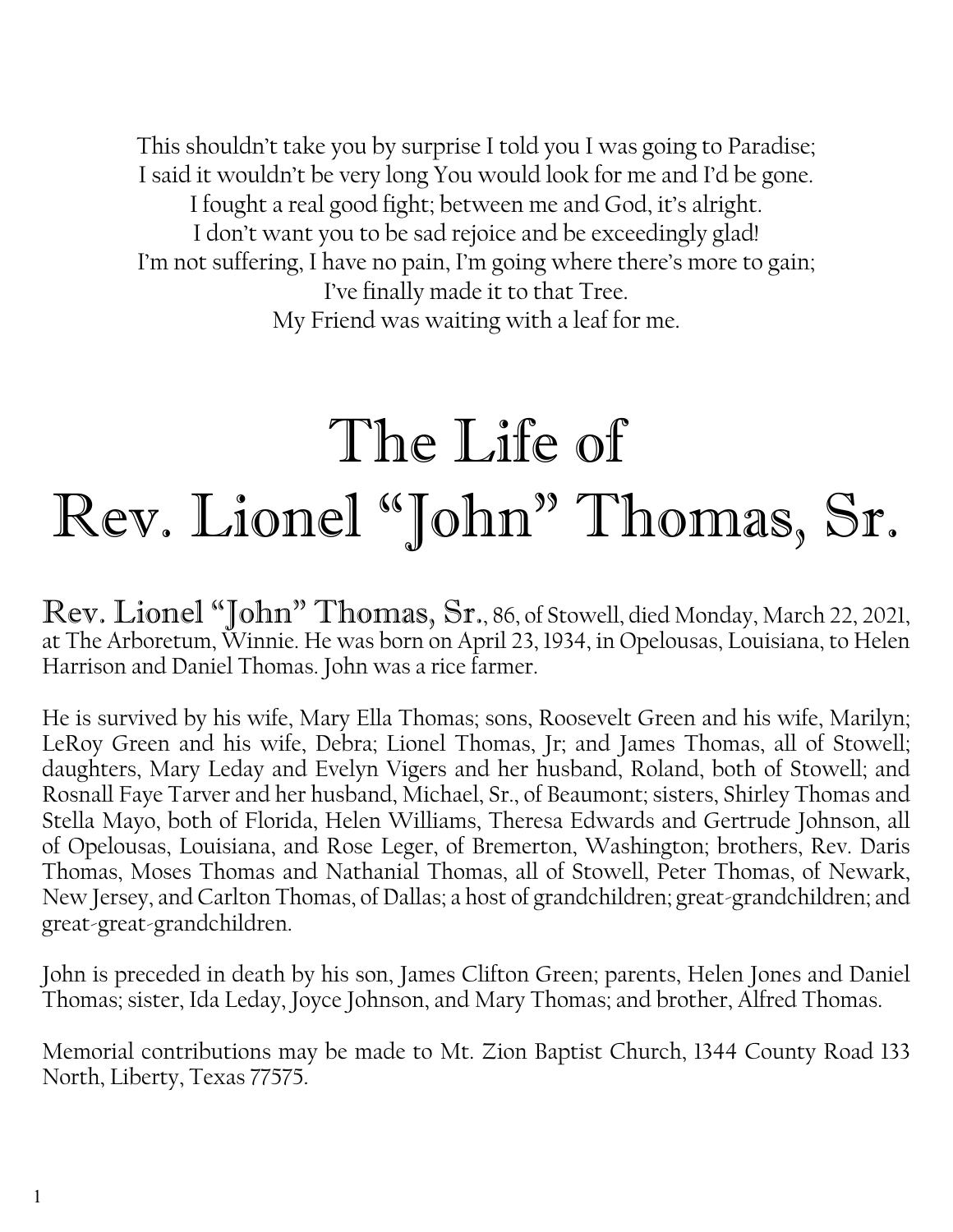## The Twenty Third Psalm

The Lord is my shepherd; I shall not want. He maketh me to lie down in green pastures: he leadeth me beside the still waters. He restoreth my soul: he leadeth me in the paths of Righteousness for his name's sake. Yea, though I walk through the valley of the shadow of death I will fear no evil; for thou are near me; thy rod and thy staff they comfort me. Thou preparest a table before me in the presence of mine enemies: thou anointest my head with oil; my cup runneth over. Surely goodness and mercy shall follow me all the days of my life: And I will dwell in the house of the Lord forever.

## The Order of Service

*Mount Zion Baptist Church 1344 County Road 133 North Liberty, Texas Pastor Ernie J. Tarver*

Processional

Selection

Reading of the Holy Scriptures: The Old and New Testament The Old and New Testament

Selection

Resolutions and Acknowledgements Mt. Zion

Expressions *(Limit 3/ Two Minutes, Please)*

Selection

Recessional

Prayer of Consolation **Reverend Robert Seals** 

Eulogy Pastor Ernie J. Tarver